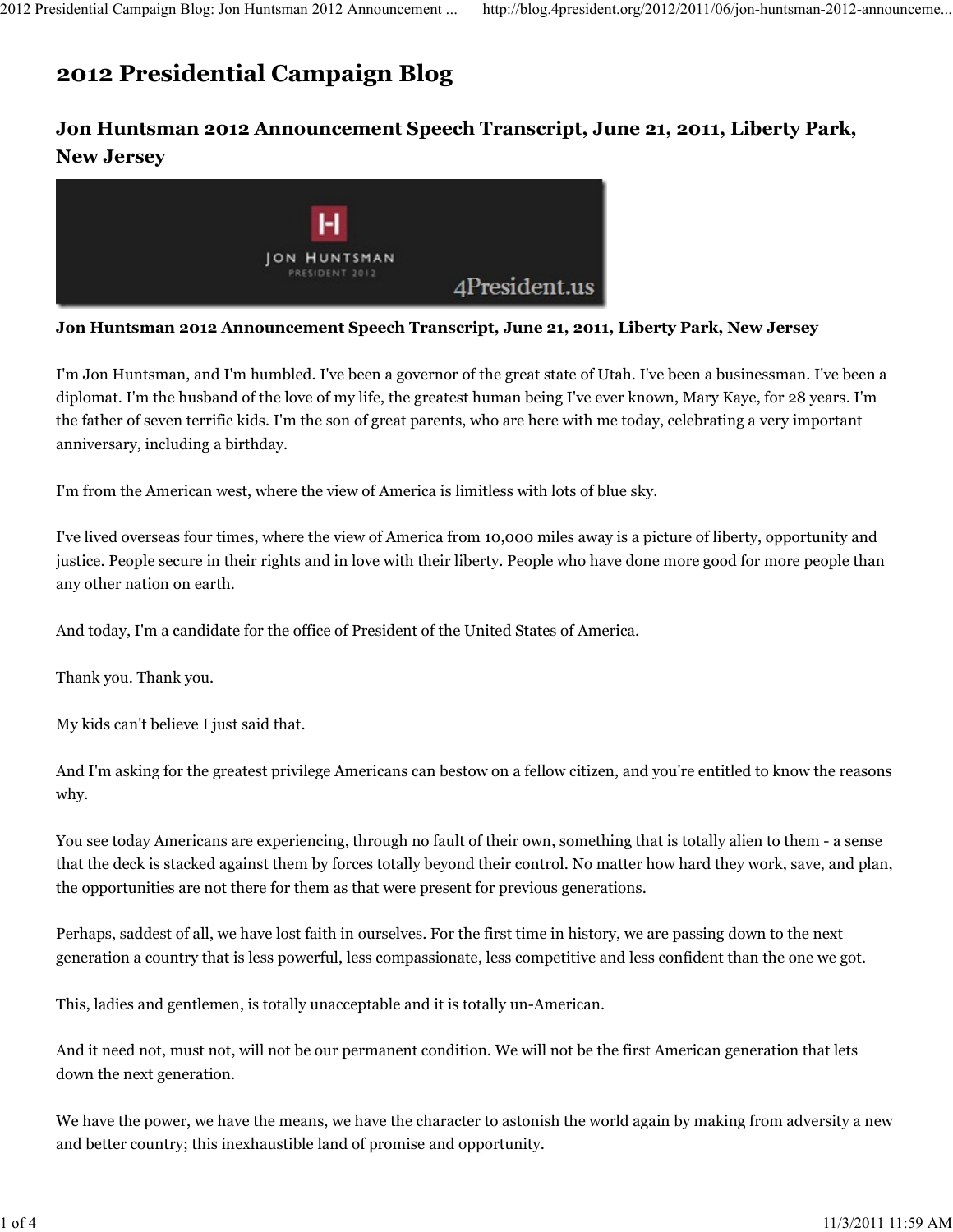You see, we have everything a nation could hope for. We have our freedom, we have rule of law, the longest surviving Constitution and our abiding belief in personal responsibility.

We have freedom of speech, religion and press.

We produce a quarter of the world's GDP.

And we are the most productive society on earth.

We have the finest colleges and universities, and the most powerful, skilled and selfless armed forces.

And we have character; character that made a new world from a wilderness; character that made the desert bloom and the cities rise to the heavens; character that made the world safer, freer, and more prosperous.

What we now need is leadership that trusts in our strength. Leadership that doesn't promise Washington has all of the solutions to our problems, but rather looks to local solutions from our cities, towns and states.

Leadership that knows we need more than hope, leadership that knows we need answers.

We must make hard decisions that are necessary to avert disaster.

If we don't, in less than a decade, every dollar of federal revenue will go to covering the costs of Medicare, Social Security and interest payments on our debt.

Meanwhile, we'll sink deeper into debt for everything else - from national security to disaster relief.

Our country will fall behind the productivity of other countries. Our influence in the world will wane. Our security will grow ever more precarious. And the 21st Century will then be known as the end of the American Century. We can't accept this, and we won't.

But here is the challenge.

We must proceed at a time of weak economic growth and very high unemployment.

We desperately need jobs and the opportunities they carry. So, we must play to our strengths, and give the most innovative society on Earth the tools they need to succeed.

We must make broad and bold changes to our tax code and regulatory policies; seize the lost opportunity of energy independence and reestablish what it means to be a teacher in society.

We must reignite the powerful job creating engine of our economy - the industry, innovation, reliability, and trailblazing genius of Americans and their enterprises -- and restore confidence in our people.

We can and will own the future.

Now, we did many of these things in the great state of Utah when I was governor. We cut taxes. We flattened rates. We balanced our budget. We worked very hard to maintain our AAA bond rating status, something few states can claim. And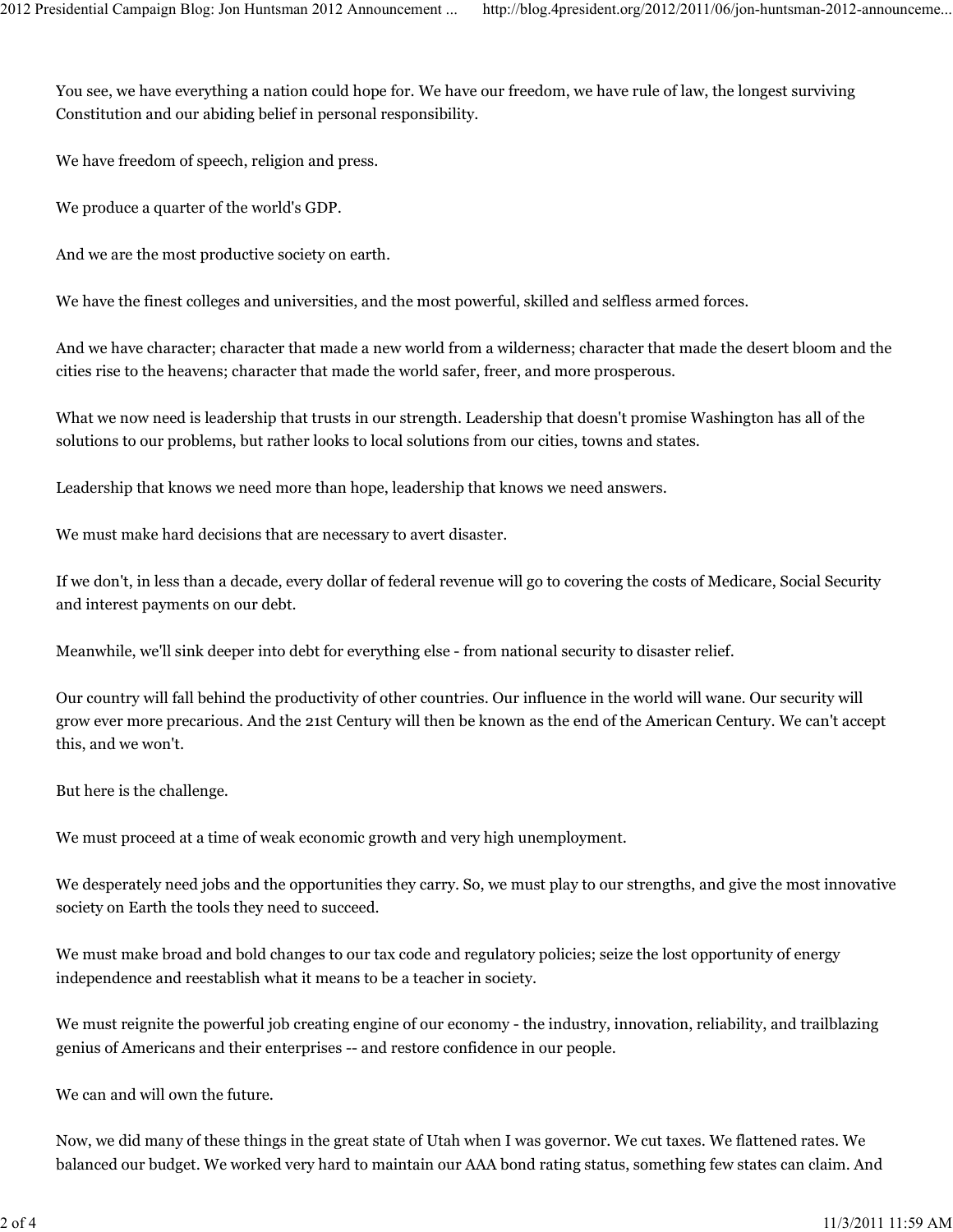when the economic crisis hit, we were prepared.

And by many accounts we became the best state in America for business. We also were named the best managed state in America.

You see, we proved that government doesn't have to choose between fiscal responsibility and economic growth. I learned something very important as Governor. For most American families, there is nothing more important than a job.

Internationally, we will lead the world in a way that speaks to preeminence. And let us not forget that we are a nation at war.

This came home to me as I spoke to the VFW Convention recently in the state of New Hampshire. There joined by my good friend Paul Chevalier, a former Marine, and there we looked at America's greatest generation.

All of whom were there in their outfits and the ribbons that they had earned during a time of conflict. I saw in their eyes stories about which you could make great movies. I saw America's Greatest Generation.

They lived through the depression, they lived through World War II and beyond, and they delivered to this country in ways that protected and preserved our liberty and freedom, and I'm here to tell you we have another of America's greatest generations coming up and they are ready to rebuild America just like earlier generations.

We're at war, ladies and gentlemen, and we must manage the end of these conflicts without repeating past mistakes that made our engagement longer and our sacrifices greater than they should have been.

It's not that we wish to disengage from the world, don't get me wrong, but rather that we believe the best long- term national security strategy is rebuilding our core here at home.

Now let me say something about civility. For the sake of the younger generation, it concerns me that civility, humanity and respect are sometimes lost in our interactions as Americans.

Our political debates today are corrosive and not reflective of the belief that Abe Lincoln espoused back in his day, that we are a great country because we are a good country.

You know what I mean when I say that.

We will conduct this campaign on the high road. I don't think you need to run down someone's reputation in order to run for the Office of President.

Of course we'll have our disagreements. That's what campaigns are all about.

But I want you to know that I respect my fellow Republican candidates.

And I respect the President of the United States.

He and I have a difference of opinion on how to help a country we both love.

But the question each of us wants the voters to answer is who will be the better President; not who's the better American.